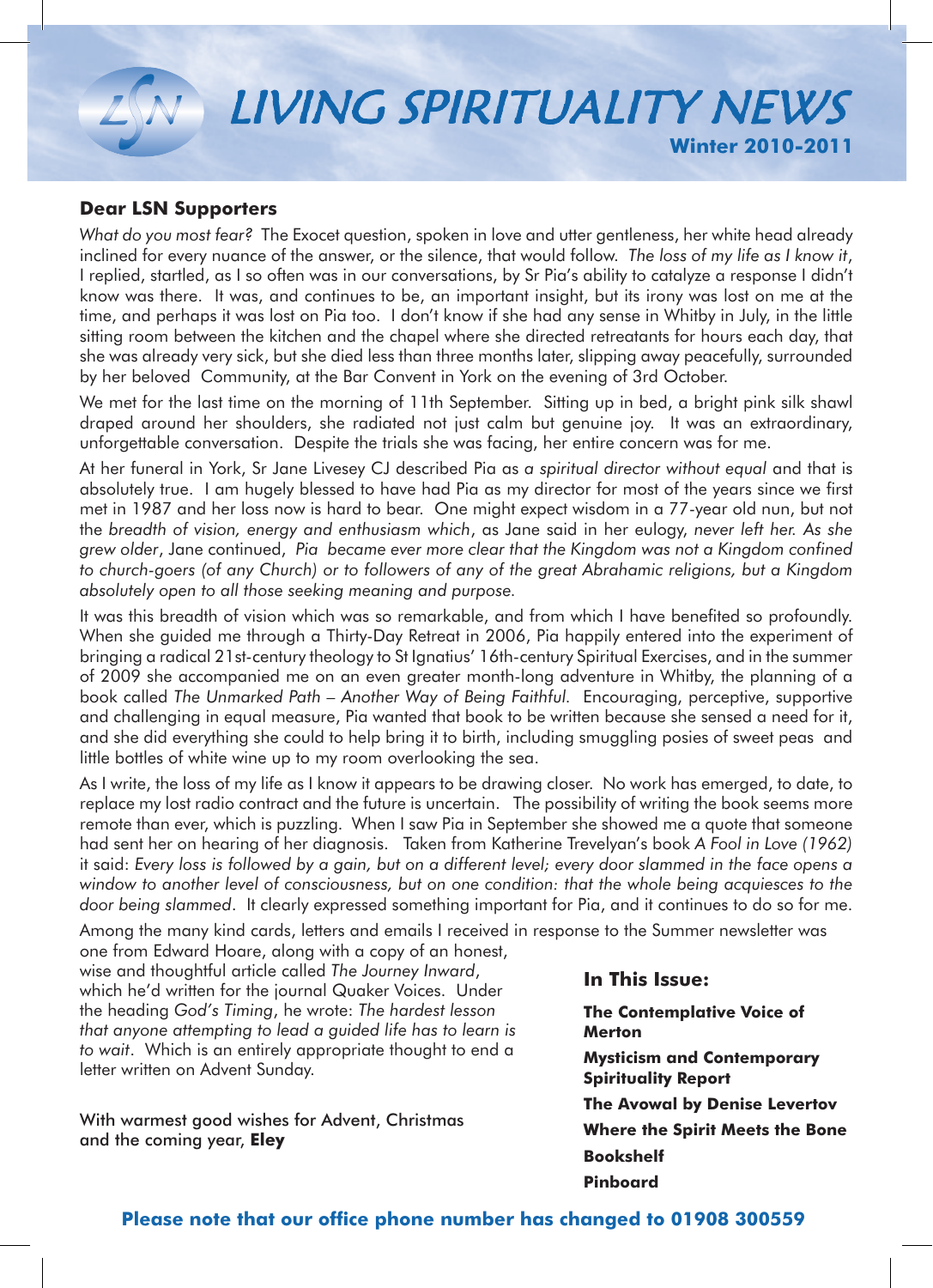### **The Contemplative Voice of Thomas Merton**

*Bridget Hewitt has recently completed her Masters in Christian Spirituality at Sarum College, gaining a Distinction in her studies. Based in Hexham in Northumberland, she runs a number of groups in her home, including a discussion group for young people and a meditation group. Married to Jonathan, she has three sons and an elderly, much-loved Labrador called Kelpie. She loves being out in nature, particularly in the mountains, and is deeply drawn to the wild beauty of Scotland's north-west. This is an extract from her dissertation in which she considers the relevance of Thomas Merton's contemplative voice for today.* 

There are so many ways in which Merton's writing resonates with contemporary thought, but underlying them all is that inner seeing, that deep interior listening to the world with a luminous clarity, which was a Merton hallmark. This contemplative consciousness, which I believe touches a universal consciousness, lives on, and is being picked up by contemporary writers who are part of a stream of awakening in our time. In the mid-1960s Merton wrote that authentic religion 'needs to ... [escape] practically all religious definition ... there has been endless definition, endless verbalising, and words have become gods. There are so many words that one cannot get to God as long as He is thought to be on the other side of words.'1 Such sentiments would resonate with many today, and the emergence, in the past thirty or forty years, of various umbrella organisations supporting Christian meditation and contemplative prayer2 stand testimony to the hunger for silence that is part of the contemporary spiritual landscape. It is noteworthy that Richard Rohr, in a recent article describing what he calls "emerging Christianity", writes of the 'recovery of the older and essential contemplative tradition, starting with Thomas Merton in the 1950s, and now spreading to all denominations.'3

It does indeed seem as if Merton opened up an awareness of a contemplative tradition that had somehow gone underground. Like an unblocked spring of water, it has continued to surge forward, changing, developing, but retaining that essential link with an ancient tradition; food for hungry human souls searching for contact with their divine source. The late Benedictine monk, John Main, founder of what is now the World Community for Christian Meditation, visited Merton's hermitage in the grounds of Gethsemani in 1976, and felt from there compelled into the public teaching that subsequently spread round the globe. 'It was in the silent period spent in Thomas Merton's hermitage that the Spirit moved deeply in Main's heart and called him to the work of teaching meditation.'4 Main wrote of his time in the hermitage, 'My purpose in coming here was to talk to the community about prayer, but in fact I have learnt so much myself while I have been here.' 5

I wonder if this sentence holds within it the crux of Merton's relevance for today. John Main went to talk to the community about prayer, but *learnt so much himself.* Merton was not, as such, a teacher, and despite his many writings about contemplation he wrote very little on how to do it. He did not offer a system: that was left to others, and has been ably tackled by various people in the intervening years.<sup>6</sup> Merton's writing is rather a self-offering, a meeting; not only with him, but with our own deepest selves. Nowhere is this brought to life as vividly as in his writing on nature, which, as we have seen, was the closest he came to "home". 'I am part of the weather and part of the climate and part of the place,' he wrote, 'and a day in which I have not shared truly in all this is no day at all.'7 He was aware, in a way that few were in the 1960s, of the interconnections between humanity and nature, and of the dangers inherent within ecological destruction: 'We are in the world and part of it and we are destroying everything because we are destroying ourselves, spiritually, morally and in every way. It is all part of the same sickness, and it all hangs together.'8 Contemporary theologians, of necessity, write about this interrelationship more scientifically.<sup>9</sup> For Merton it was something known experientially and communicated from his heart. The central core of creation, of God, of humanity, were all united in his inner knowing; it was of the essence of that inner Wisdom:

When your mind is silent, then the forest suddenly becomes magnificently real and blazes transparently with the Reality of God. ... Creation, which first seems to reveal Him in concepts, then seems to hide Him by the same concepts, finally is revealed in Him, in the Holy Spirit. And we who are in God find ourselves united in Him with all that springs from Him.10

This is writing, I suggest, that needs to be allowed to sing in our hearts, and to awaken us to a depth of life that is all around us, waiting to be noticed, waiting to teach us from within.11 Filled as it is with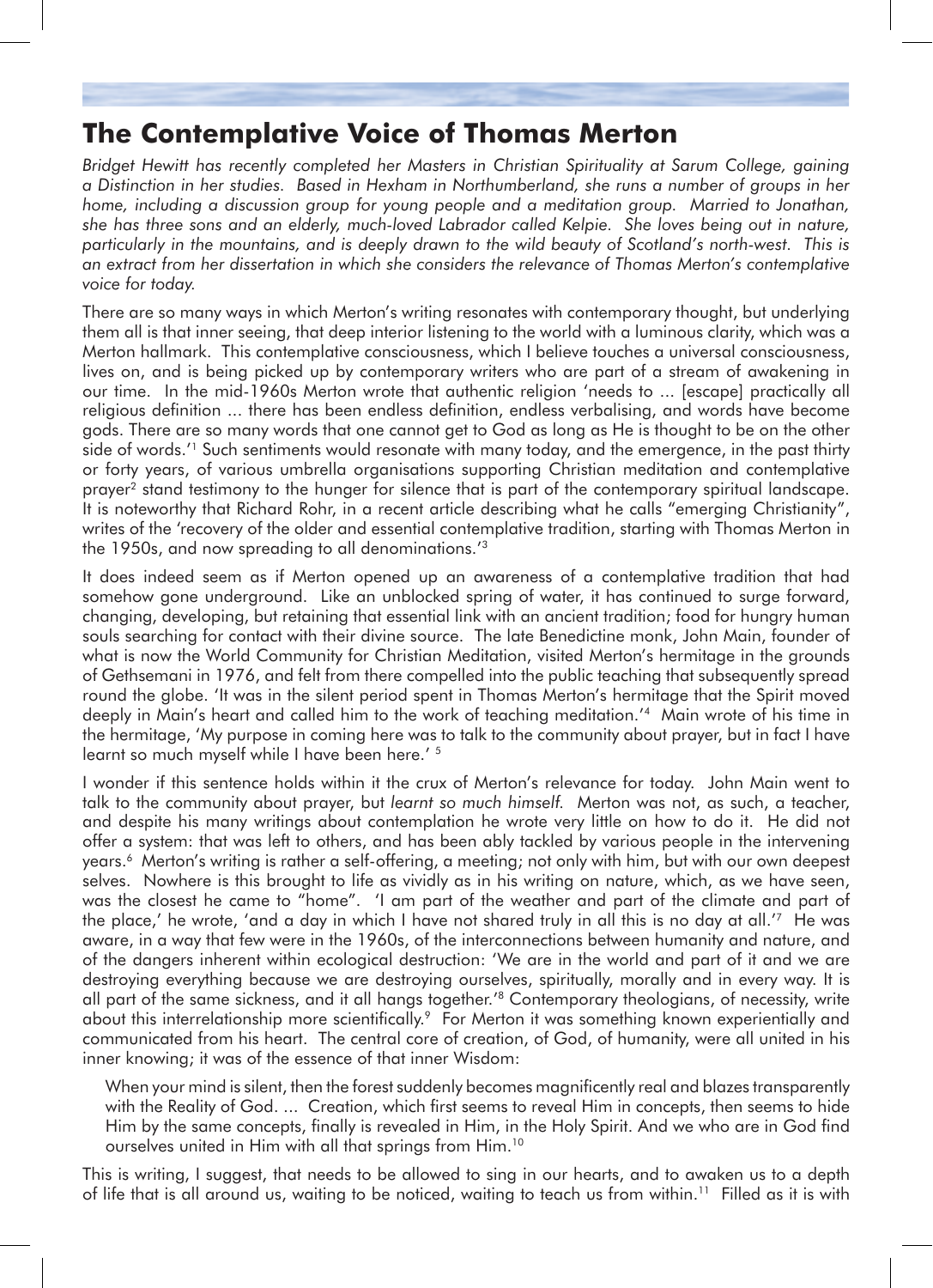an abundance of *life*, and with detailed simplicity, his vibrant writing on the natural world is an urgent invitation to his readers to enter into life, to notice, and to come alive. There is a sense in which Merton's whole contemplative message might be summed up by words from one of his journals: 'Peace and silence at sunset behind the woodshed, with a wren playing quietly on a heap of logs ... bare branches of sycamore against the blue evening sky.'12 Such observations are so simple that we might overlook them, yet they offer an invaluable gift. As a contemporary writer puts it, 'the wonder of life is incredibly visible, yet invisible to the naked or distracted eye.'13 Our twenty-first century eyes, our hearts, our whole beings, are so often distracted, and the degree to which Merton's contemplative message is relevant today may depend on the extent to which we are able to catch glimpses of the inner light that his writing portrays, and allow it to re-focus our vision. Merton was not a plaster-cast saint; but his authentic, alive and vulnerable humanity, shared so openly, invites us, I believe, towards ever-expanding horizons of consciousness.

*For reasons of space we are unable to include Bridget's references and footnotes here, but they are available on the website, or from the LSN office.*

# **Mysticism and Contemporary Spirituality Conference 6th November 2010**

The conference held jointly by The Centre of Radical Christianity and the Living Spirituality Network on 6th November at St Mark's Broomhill in Sheffield went very well and we hope to build on this creative and fruitful collaboration in the future. 160 people booked in for the day and everyone participated enthusiastically in listening, talking, and being silent. For many people the highlights of the day were two periods of guided silence, led by Jenny Sandler. Jenny's gentle, graceful input made such an impression that we're exploring the possibility of producing a selection of meditation cds with her, early in the New Year. Recordings of all the sessions, including the two main talks, will be available shortly, either to borrow from the library, or to buy. We'll circulate details as soon as they're available.

### **The Avowal by Denise Levertov**

*This is one of the poems that Jenny Sandler used in her meditations at the recent CRC/LSN conference in Sheffield.*

> As swimmers dare to lie face to the sky and water bears them, as hawks rest upon air and air sustains them, so would I learn to attain freefall, and float into Creator Spirit's deep embrace, knowing no effort earns that all-surrounding grace.

*From New Selected Poems, edited by Robert Creeley and published by Bloodaxe, used with permission*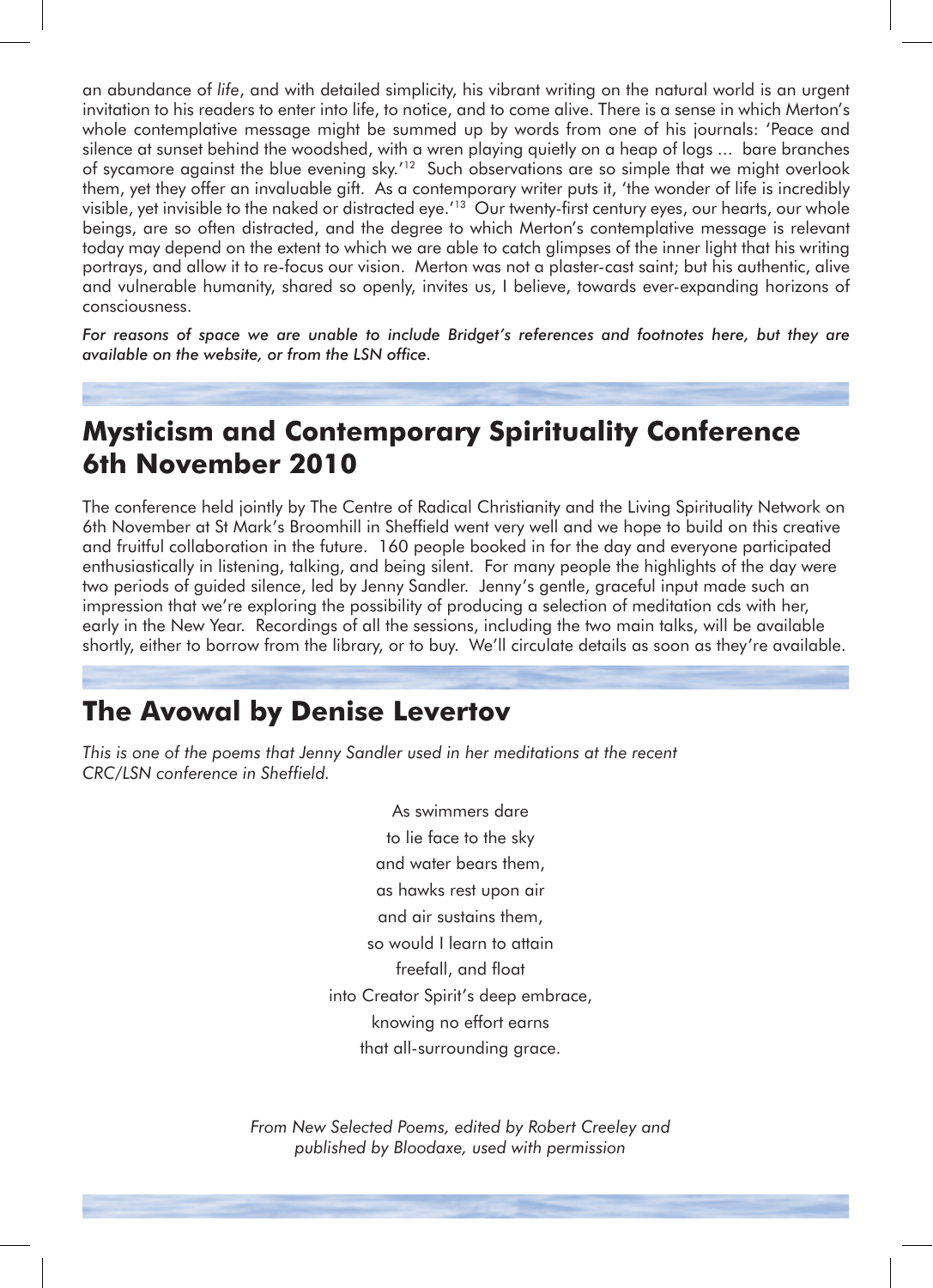### **Where the Spirit Meets the Bone**

After the conference on 6th November Eley spoke at the morning service at St Mark's on the theme of spirituality and suffering. Her talk is on the LSN website www.ctbi.org.uk/310/ For a hard copy, please call Win Kennedy in the office.

# **Bookshelf**

Readers may be interested to know that wherever possible all the titles mentioned in the Bookshelf section of *Living Spirituality News* will now be available for borrowing from the Willen Library. For further information contact the LSN office, or the Librarian, Barbara Merrifield, on 01908 242693, or library@thewellatwillen.org.uk

**Ian Adams: Cave Refectory Road - monastic rhythms for contemporary living (Canterbury** Press £12.99) I enjoyed hearing Ian talk about the writing of this book at its launch in the Jam Factory in Oxford in October. Amongst the guests were Abbot Stuart Burns OSB, and Sr Catherine SLG, from the convent in Oxford where I'm fortunate to be able to spend one day a month in silence. Their presence at the launch, and obvious support for Ian's work, was significant. Despite, or perhaps because of, the 4.00am crises when he felt he had nothing to say, Ian has produced a beautifully written book about *scrumping apples in the monastery orchard*. He writes: *I sense that there's a deep stream of possibility in the monastic way that can help us in the twenty-first century to find new ways to live – in balance with ourselves, reconnected to our fellow humanity, in harmony with the planet and at ease with Mystery.*  Highly recommended.

**Cyprian Consiglio: Prayer in the Cave of the Heart – The Universal Call to Contemplation** (Liturgical Press £11.99) I don't recommend this as unreservedly as the previous title, but there's still a great deal here that's worthwhile, especially the wide-ranging quotes from different faith traditions and helpful summaries of different historical, philosophical and theological strands. It's very good on the recovery of the mystical/contemplative tradition in Christianity, but its underlying theological assumptions are rather too conservative for me.

**David Lorimer and Oliver Robinson (eds): A New Renaissance – Transforming Science, Spirit and Society** (Floris Books £20.00) Unfortunately, the launch of this impressive new collection of essays, published under the auspices of the *Scientific and Medical Network*, clashed with our conference in Sheffield, but a number of the contributors were there in person to speak about their work, including Frank Parkinson, whose writing is well known to many LSN supporters. As with all such collections, not every essay will appeal to every reader, but within its wide-ranging sections (*Worldviews in Transition, Consciousness and Mind in Science and Medicine, Spirituality and New Understandings of the Sacred, and Global and Local Transformation: Governance, Economics and Education*) there will be something to engage almost everyone.

**Iain McGilchrist: The Master and his Emissary – The Divided Brain and the Making of the Modern World** (Yale £10.99) You can either read Iain McGilchrist's eight-page essay in *A New Renaissance* or the 534-page version here! I'd not heard of this book until the applied mathematician George Burnett-Stuart described the impact it had made on his thinking at the recent Mayflower Conference in Oxford, entitled *Towards the One – the Challenge of the Future*. Speaking about the *redemption of science* he drew on McGilchrist's insights concerning the historical dominance of leftbrain thinking, and the urgent need to redress the balance. Bryan Appleyard, writing in *The Sunday Times*, said this is *a landmark new book ... it tells a story you need to hear, of where we live now*.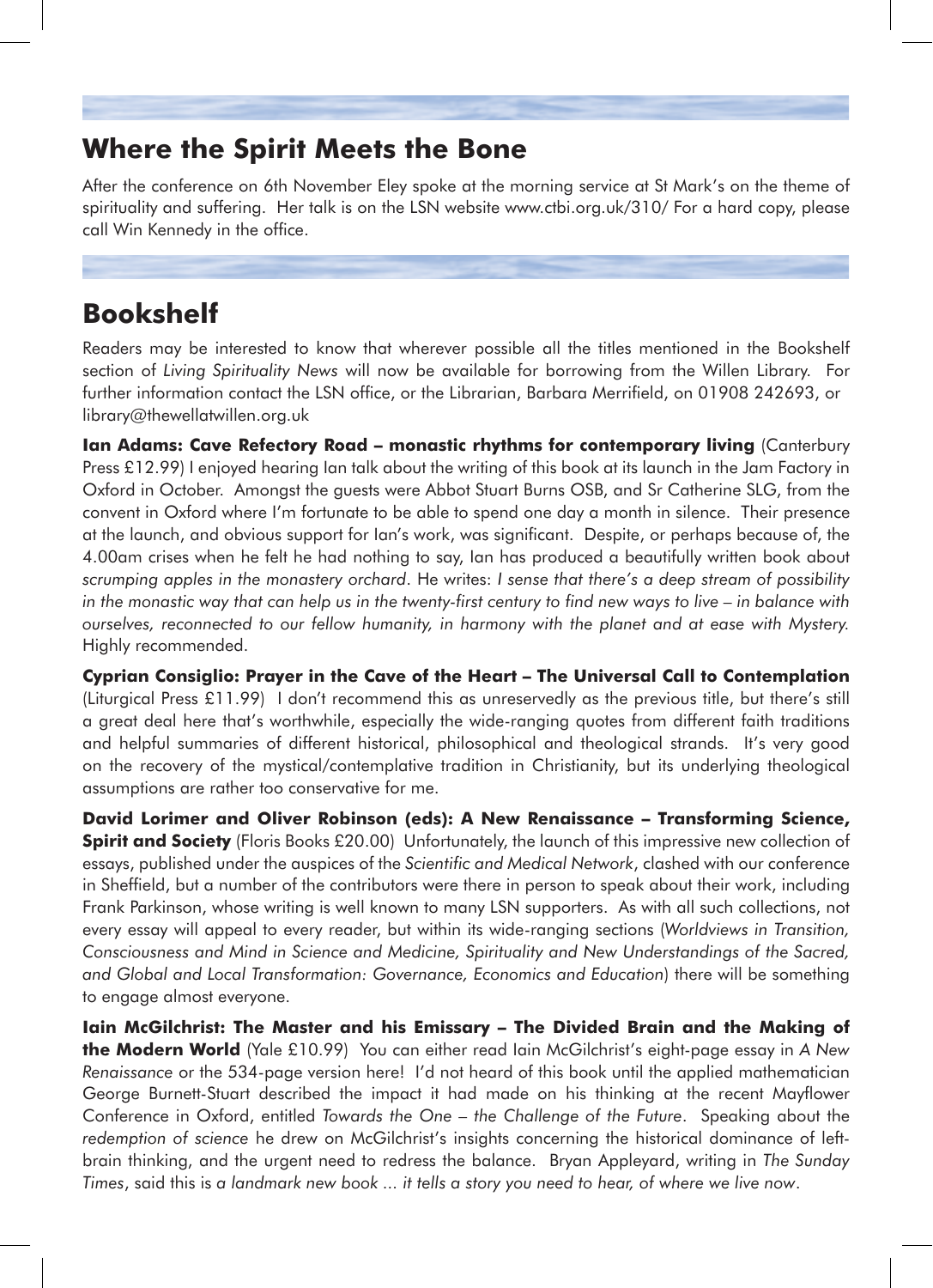**Rosemary Power: The Celtic Quest – A Contemporary Spirituality** (Columba £11.50) An honest and intriguing exploration of the appeal of so-called Celtic Spirituality. The author acknowledges the whimsy and romanticism that have helped to shape popular notions of Celtic Spirituality, but believes that it's important, and illuminating, to understand why these notions, for all their historical and scholarly vulnerability, have taken such hold and remain so attractive. She suggests, further, that the inspiration and resources that 'Celtic Spirituality' offers to so many contemporary seekers are to be warmly welcomed, despite their sometimes dubious origins.

**George Prochnick: In Pursuit of Silence – Listening for Meaning in a World of Noise** (Doubleday £22.99 hb) This is 'silence the road trip' not 'silence the retreat'. The author takes a fascinating journey across America and beyond, and encounters a huge range of characters along the way. Pacey, engaging and thoughtful, this isn't an overtly spiritual book, but at the end of his journey Prochnik concludes: ... *if I have to hazard a definition of silence, I would describe it as the particular equilibrium of sound and quiet that catalyzes our powers of perception. Quiet is distinguished because it enables differentiation, and the more we observe the distinction between things, the less mental space we have for our isolate selves... Silence as a state of expectancy, a species of attention, is a key back into the garden of innocence. We may not stay, but God knows we listen for the sound of that opening.*  Highly recommended.

**Richard Rohr: The Naked Now – Learning to See as the Mystics See** (Crossroad £14.95) The latest book from the hugely popular and influential American Franciscan who founded the Center for Action and Contemplation in Albuquerque, New Mexico. Explaining why he has written this book, he summarises its message in this way: *All saying must be balanced by unsaying, and knowing must be humbled by unknowing. Without this balance, religion invariably becomes arrogant, exclusionary, and even violent. All light must be informed by darkness, and all success by suffering...* To be honest, I don't particularly enjoy Richard Rohr's writing style, but his talks, covering the same ground as this book, at a conference in Oxford this summer, were exciting and compelling.

The cd recordings of Richard Rohr's talks at the Stillpoint conference in Oxford this summer, entitled *Live in full awareness of the naked now*, are available to borrow from the Library.

**Rupert Sheldrake: Morphic Resonance – The Nature of Formative Causation** (Park Street Press £14.75) Another contributor to *The New Renaissance*, Rupert Sheldrake was a brilliant keynote speaker, along with Ursula King, at a day event organised by the Alister Hardy Society last summer on *Consciousness and Spiritual Experience*. While I can't claim any great understanding of his theories, more and more people are drawing on Sheldrake's work at the interface between science – in this case biology – and spirituality, including one of my favourite writers, Judy Cannato (*Radical Amazement* and *Field of Compassion).* 

**Dorothee Soelle: Suffering** (DLT, out of print but available second hand) One of the most helpful books I've ever read on suffering, which I only discovered through the footnotes in Soelle's book *The Silent Cry – Mysticism and Resistance*. Challenging, clear-sighted and provocative, it has interesting parallels with Cynthia Bourgeault's *Mystical Hope – Trusting in the Mercy of God* (See Bookshelf Spring 2010). And in case you might be interested, the other book on suffering which I've found enormously helpful is Iain Matthew's *The Impact of God – Soundings from St John of the Cross* (Hodder & Stoughton).

**Janet Soskice: Sisters of Sinai – How Two Lady Adventurers Found the Hidden Gospels** (Vintage £9.99) The well-known Cambridge theologian Janet Soskice gives us a wonderfully lively 'double biography' of the well-heeled Scottish Presbyterian twins, Agnes and Margaret Smith, who, in 1892, unearthed one of the earliest New Testament manuscripts yet discovered, in St Catherine's Monastery in the Sinai desert. This colourful and insightful tale of determination, stamina, intrigue and obstacles overcome is a real treat and a perfect Christmas present.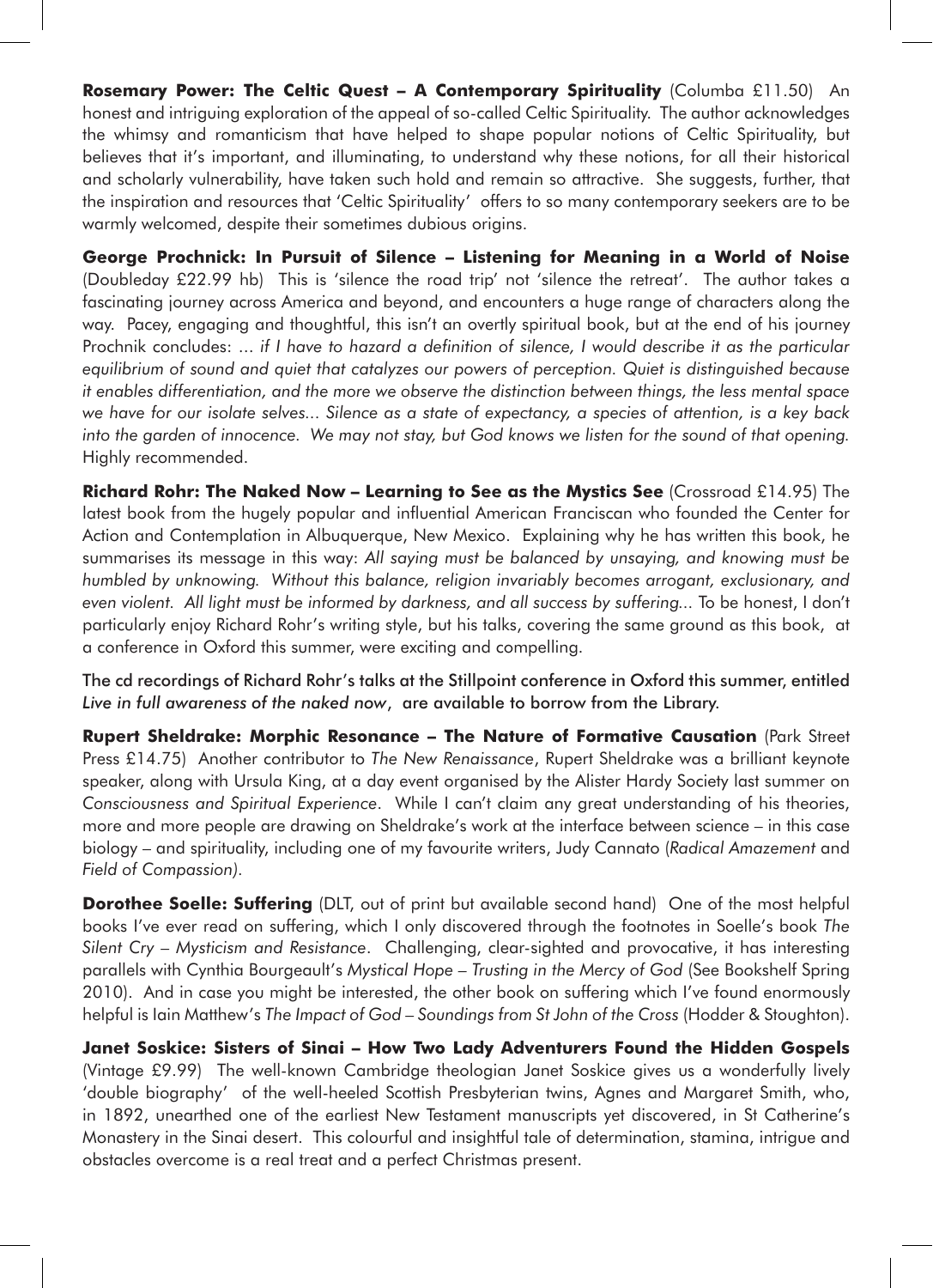Other recent additions to the Library include:

Anthony Grimley and Jonathan Woods: Living the Hours – Monastic Spirituality in Everyday Life Laurence Freeman: Jesus the Teacher Within

Chris Thorpe and Jake Lever: Touching the Sacred – Art and Prayer to Inspire Worship

Gerard J Hughes: Fidelity Without Fundamentalism – A Dialogue with Tradition

# **Pinboard**

The Royal Society of Arts hosted a fascinating discussion in September entitled *After New Atheism: Where Now for the God Debate?* Chaired by Laurie Taylor, the panel included Marilynne Robinson (author of *Gilead, Home* and *The Absence of Mind*), Roger Scruton and the historian Jonathan Rée. The discussion can be heard and viewed on the RSA website www.thersa.org

**The Oxford Centre for Buddhist Studies** recently organised a series of events on Buddhism and Science. These were particularly interesting in the light of the way contemporary science and cosmology is opening up new directions in Christian theology. Of particular interest was Professor Mark Williams' work on the effects of meditation on the physical structures of the brain. For audio/video see www.voicesfromoxford and also www.ocbs.org

**Ideas to Live By**: for thoughtful and thought-provoking explorations of contemporary issues you might be interested in the website www.theschooloflife.com It includes Mark Vernon writing on themes such as *Choice and Freedom*, and *Forgiveness.*

**Sarum College, 19 The Close, Salisbury SP1 2EE** For a wide variety of spirituality courses and events (including The 'Spiritual Revolution', see below), visit www.sarum.ac.uk or phone 01722 424826.

**Advent quiet days and retreats**. Most retreat centres will be holding Advent quiet days and other activities in the weeks before Christmas. To find out about centres in your area contact the Retreat Association on 01494 433004 or info@retreats.org.uk, or see the new website at www.retreats.org.uk

**www.newmonasticismsireland.org** is another new website which might interest you. This is the group which organised the Beverly Lanzetta conference called *Trekking the Wilderness* in Dublin last June.

#### **January 2011**

**10: London Centre for Spirituality: Sacred Spirals**. The first of a series of seven day-long workshops on Mondays through January to July, with Antonia Lynn and Joan Burkitt-Gray. See www.spiritualitycentre.org Contact 020 7621 1391 or info@spiritualitycentre.org

**16-21: St Beunos, North Wales: School of Prayer**, a practical look at some of the different ways of raising the mind and heart to God in prayer. See www.beunos.com Contact 01745 583444 or secretary@beunos.com

#### **21-23: Coatbridge, Lanarkshire: Winter Gifting Retreat with the Glasgow Ignatian Spirituality Centre team.**

Contact 0141 354 0077 or admin@iscglasgow.co.uk See www.iscglasgow.co.uk

#### **February**

**4-6: Swanwick, Derbyshire: Still Small Voice**, annual conference of the Student Christian Movement, exploring the idea that contemplation is a subversive activity, with Nicola Slee and Kenneth Leech. See www.movement.org.uk/SCM2011 Contact 0121 200 3355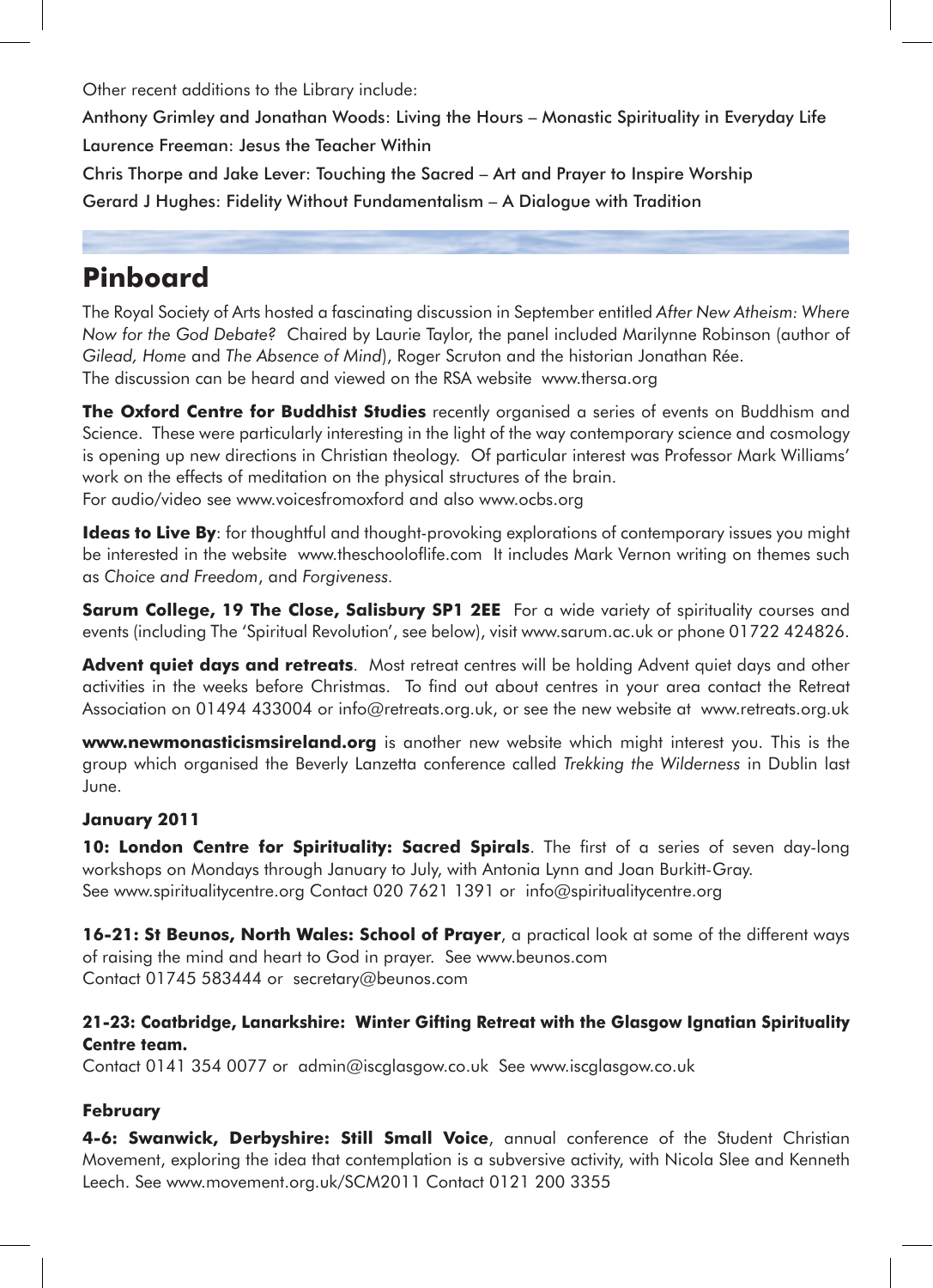#### **February cont..**

**5: Edenbridge, Kent: Spirituality of the Shadowlands**, exploring the relationship between suffering, struggle and spiritual development. See www.sisters-of-st-andrew.com Contact thecentre@sisters-of-st-andrew.com or 01342 850 388

**5,12,19: London Centre for Spirituality: Spirituality in Relationships**, three day workshops on men's spirituality, relational spirituality and couple's spirituality. See www.spiritualitycentre.org Contact 020 7621 1391 or info@spiritualitycentre.org

**9: Sarum College, Wilts: The 'Turn' to Spirituality**, first session of the 'Spiritual Revolution' course, once monthly from Feb to July 2011, Wednesdays 10am-4.30pm, with Gary Black, Paul Bodenham, Harvey Gillman, Lisa Isherwood, Susan Stephenson, Andrew Walker. This exciting new course investigates new expressions of spirituality emerging within our contemporary culture, focusing particularly on ideas about the body, psychology, the environment, postmodernity and new ways of being church. Contact 01722 424826 or cnc@sarum.ac.uk.

**9-13: Othona Community, Dorset: The Journeys We Make – Film Week**, with Gilo, exploring different kinds of journeying. See www.othona-bb.org.uk Contact mail@othona-bb.org.uk or 01308 897130

**18-20: Whirlow Grange, Sheffield: Claiming your Belovedness**, Henri Nouwen retreat/ workshop with Philip Roderick. See www.whirlowgrange.co.uk Contact 0114 236 3174 or info@whirlowgrange.co.uk

**18-22: Othona Community, Dorset: Myths and Legacies – Reading Retreat with Mandy Addenbrooke.** See www.othona-bb.org.uk Contact mail@othona-bb.org.uk or 01308 897130

#### **March**

**5: London Centre for Spirituality: Lectio Divina**, in-depth workshop on scripture reading, prayer and meditation with Bruce Batstone. See www.spiritualitycentre.org Contact 020 7621 1391 or info@spiritualitycentre.org

**14-20: Othona Community, Dorset: Living with the Gospel of Thomas**, with Simon Small, author of *From the Bottom of the Pond*. See www.othona-bb.org.uk Contact mail@othona-bb.org.uk or 01308 897130

**18-20: Swanwick, Derbyshire: A God of Silent Fire – Spirituality, Science and Stars**. The annual conference of the Catholic Network for Retreats and Spirituality, with Guy Consolmagno SJ of the Vatican Observatory. See www.retreats.org.uk Contact 01494 433004 or cnrs@retreats.org.uk

**18-20: Turvey Abbey, Beds: Meditation and Mindfulness**, a Christian-Buddhist contemplative weekend, learning from each other's spiritual traditions and practices. See www.turveyabbey.org.uk Contact Sr Lucy 01234 881432

**20: Oxford: Towards the One: Coming Down to Earth with Jeremy Naydler, Andrew Powell and Roger Woolger**. Third in a series of Mayflower conferences exploring the Divine Feminine, this one focusing on the theme of embodiment/incarnation.

Contact janeandmay@btinternet.com or Jane May 01865 407680 or Marigold Hutton 01865 407490